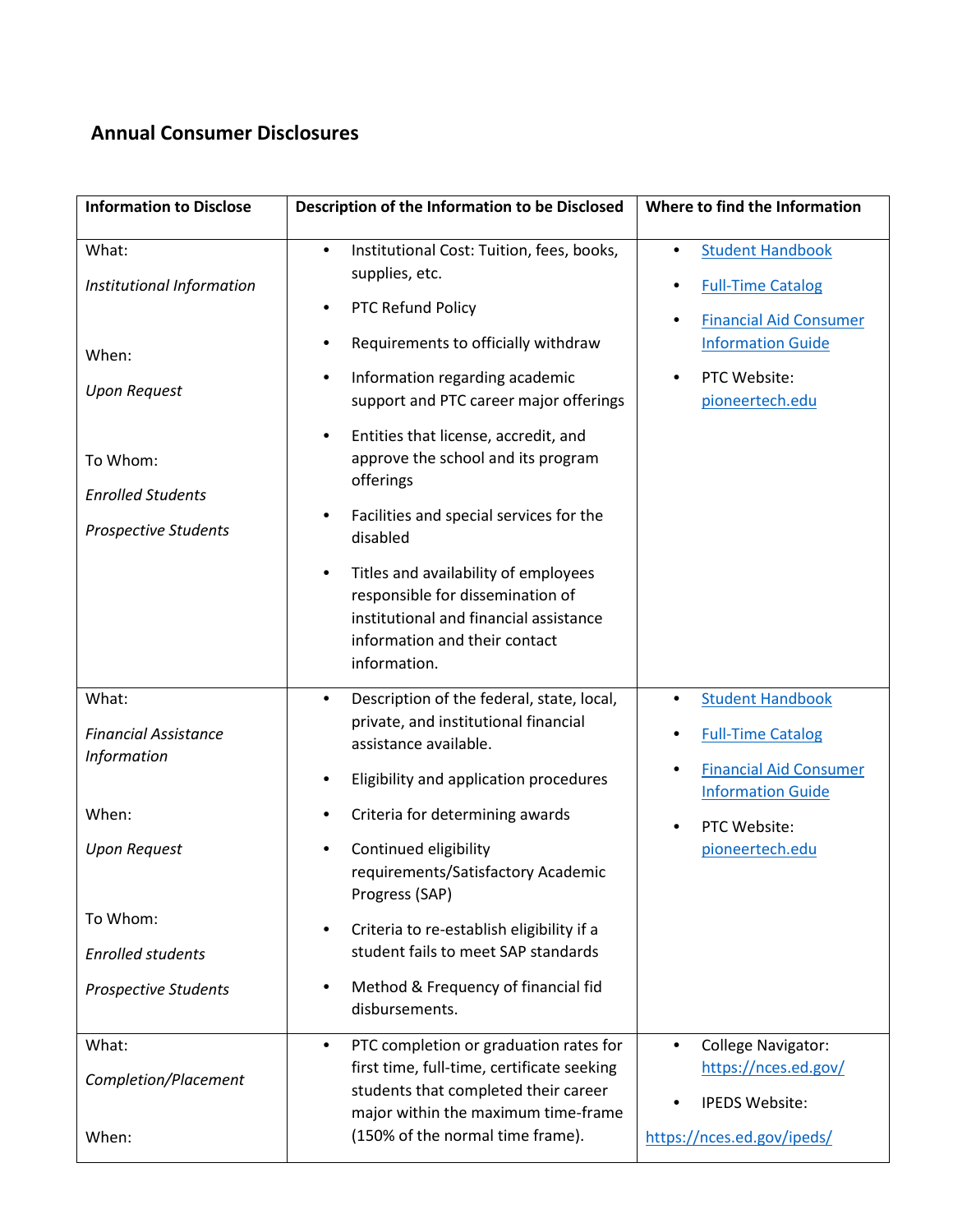## PIONEER TECHNOLOGY CENTER FINANCIAL AID & CONSUMER INFORMATION GUIDE

P a g e | **1**

| <b>Upon Request</b>                                                 | Information on student body diversity<br>٠<br>in the categories of gender and<br>ethnicity.                                                                                                                                                                                                           |                                                                                          |
|---------------------------------------------------------------------|-------------------------------------------------------------------------------------------------------------------------------------------------------------------------------------------------------------------------------------------------------------------------------------------------------|------------------------------------------------------------------------------------------|
| To Whom:<br><b>Enrolled Students</b><br><b>Prospective Students</b> | Retention rates of certificate seeking<br>$\bullet$<br>first-time, full-time, undergraduate<br>students.                                                                                                                                                                                              |                                                                                          |
|                                                                     | Job Placement Rates.                                                                                                                                                                                                                                                                                  |                                                                                          |
| What:<br><b>FERPA</b>                                               | Right to and procedures for inspecting<br>٠<br>and reviewing student's education<br>records.                                                                                                                                                                                                          | <b>Student Handbook</b><br><b>Full-Time Catalog</b>                                      |
| When:<br><b>Upon Request</b>                                        | Right to and procedures for requesting<br>$\bullet$<br>amendment of student's education<br>records believed to be inaccurate,<br>misleading, or in violation of student's<br>privacy rights.                                                                                                          | <b>PTC Student Handbook</b><br><b>Financial Aid Consumer</b><br><b>Information Guide</b> |
| To Whom:<br><b>Enrolled students</b><br><b>Prospective Students</b> | Rights to consent to disclosure of<br>٠<br>personally identifiable information<br>contained in student's education<br>records.                                                                                                                                                                        |                                                                                          |
|                                                                     | Right to file a complaint with ED for<br>٠<br>alleged school's or educational<br>agency's failure to comply with FERPA<br>requirements.                                                                                                                                                               |                                                                                          |
|                                                                     | Right to the criteria used to determine<br>what constitutes school official and a<br>legitimate educational interest if<br>school's or educational agency's policy<br>to disclose personally identifiable<br>information from a student's education<br>records under §99.31 without prior<br>consent. |                                                                                          |
| What:                                                               | Drug & Alcohol Prevention Information<br>$\bullet$                                                                                                                                                                                                                                                    | <b>Student Handbook</b><br>$\bullet$                                                     |
| <b>Campus Security Report</b>                                       | Standards of conduct clearly<br>$\bullet$<br>prohibiting unlawful possession, use, or                                                                                                                                                                                                                 | <b>Full-Time Catalog</b>                                                                 |
| When:                                                               | distribution or drugs & alcohol by<br>students and employees on school                                                                                                                                                                                                                                | <b>Financial Aid Consumer</b><br><b>Information Guide</b>                                |
| Annually by Oct. 1                                                  | property.                                                                                                                                                                                                                                                                                             | PTC website:<br>pioneertech.edu                                                          |